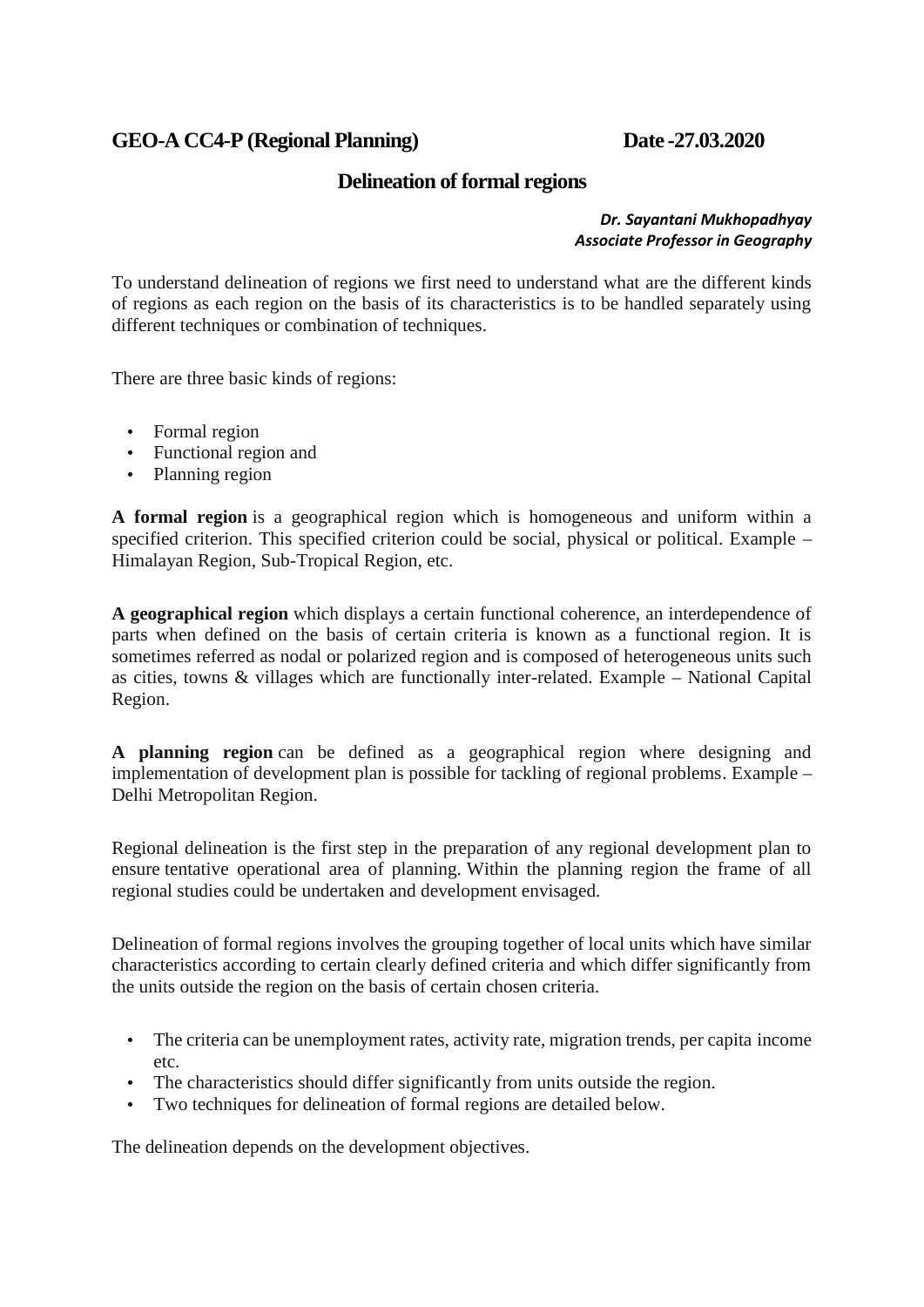#### **Variables for delineation of formal region (homogeneous):**

- Land use characteristics
- Demographic characteristics
- Transport infrastructure
- Social service and public utilities
- Socio-economic structures

#### **Methods for Delineation of formal regions**

- Weighted index number methods
- Factor analysis

### **The Weighted Index Number Method**

In this method, some indices (parameters) are chosen and given weights, total weights for each part is separately calculated and areas with similar weights are carved out. This area is termed as 'region'. To carve out a region of economic backwardness the parameters chosen were % of unemployment and Per capita income. Then accordingly the weights were set up. It was decided that for every 1% of unemployment 2 weights shall be assigned and setting 1000 as the base for every 50 points below 1000, 1 weight shall be assigned. Hence more is the total weight more is the backwardness.

Suppose we consider a hypothetical area divided into 9 blocks having the given unemployment percentages and per capita income. If we then apply weights to each block as stated in the previous paragraph we will find that we can hatch an area with relatively more economic backwardness.



Hence, after assigning the weights we could find that area HIFC forms the area of economic backwardness. There are certain demerits of this method. To apply this method, the region must have proper delineated parts. This method can only be applied where quantifiable data is available and this method is not useful for delineating regions having natural/ physiographic features.

Similarly, we can use this method for employment & income level delineation

- The study area is divided into several localities varying according to unemployment rates and per capita income levels.
- The aim is to isolate the main problem region; i.e. the area of economic malaise.
- Weights are assigned to each criteria and when taken together and weighted, one of the region can be isolated.